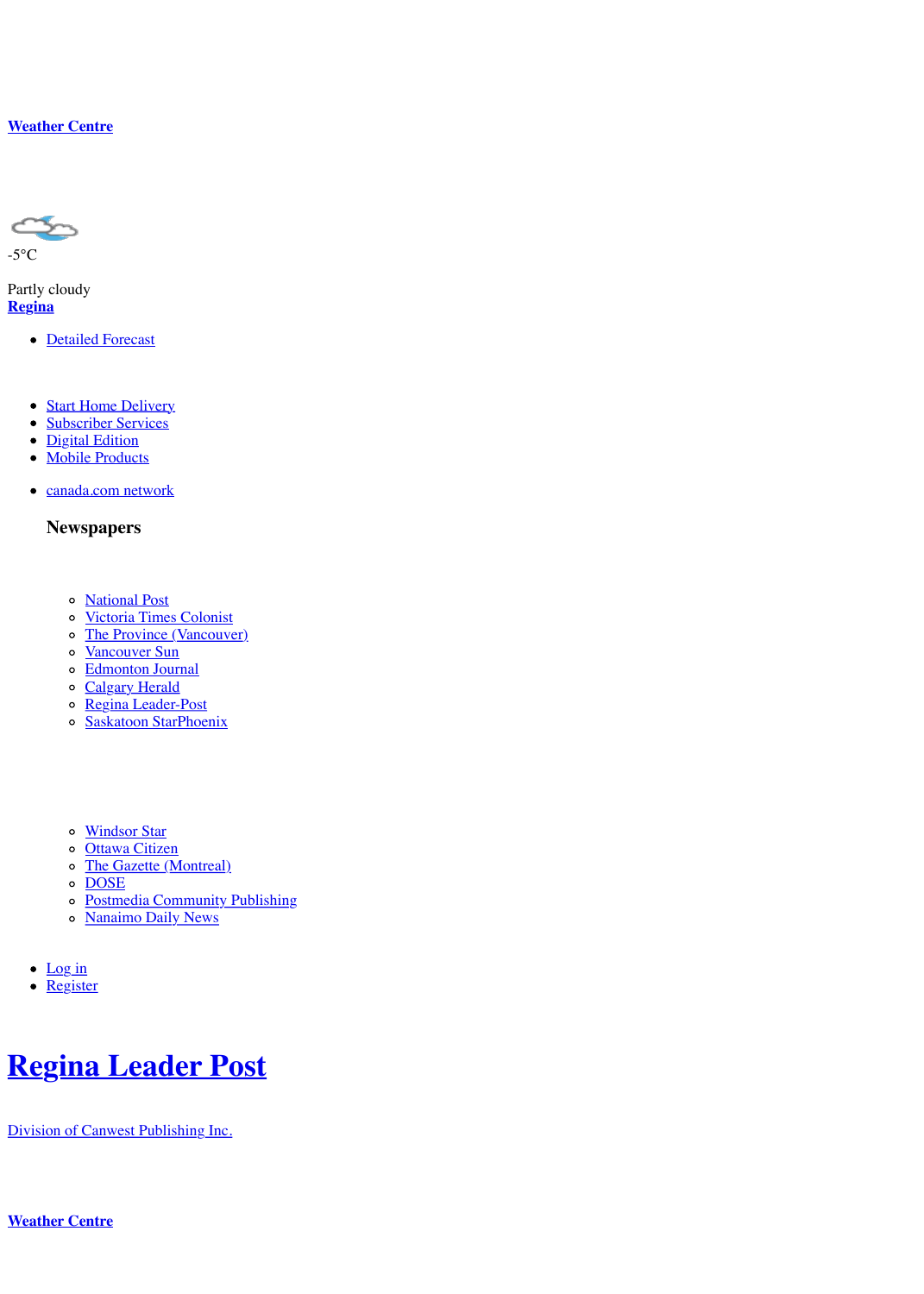- o World
- o Good to Know!
- o Weather
- o Today's Paper
- Opinion
	- o Editorials
	- o Editorial Cartoon
	- o Blogs
	- o Columnists
	- o Reader Comments
	- **o** Letters
- Business
	- **o** Energy & Resources
	- o Agriculture
	- o Money
	- o Markets on FP
- Sports
	- o Roughriders/Football
	- o Pats/Hockey
	- o Winter Sports
	- o Golf
	- o Auto Racing
	- o Soccer
	- o Baseball
	- o Basketball
	- o Tennis
	- o Mixed Martial Arts
- Entertainment
	- o Movies
	- o Television
	- o TV Listings
	- o Music
	- o Books
	- o Celebrity
- Life
	- **o** Fashion & Beauty
	- o Food
	- o Parenting
	- o Relationships
	- o Pets
	- o Diversions Comics & Games
	- o Mike Holmes
- Health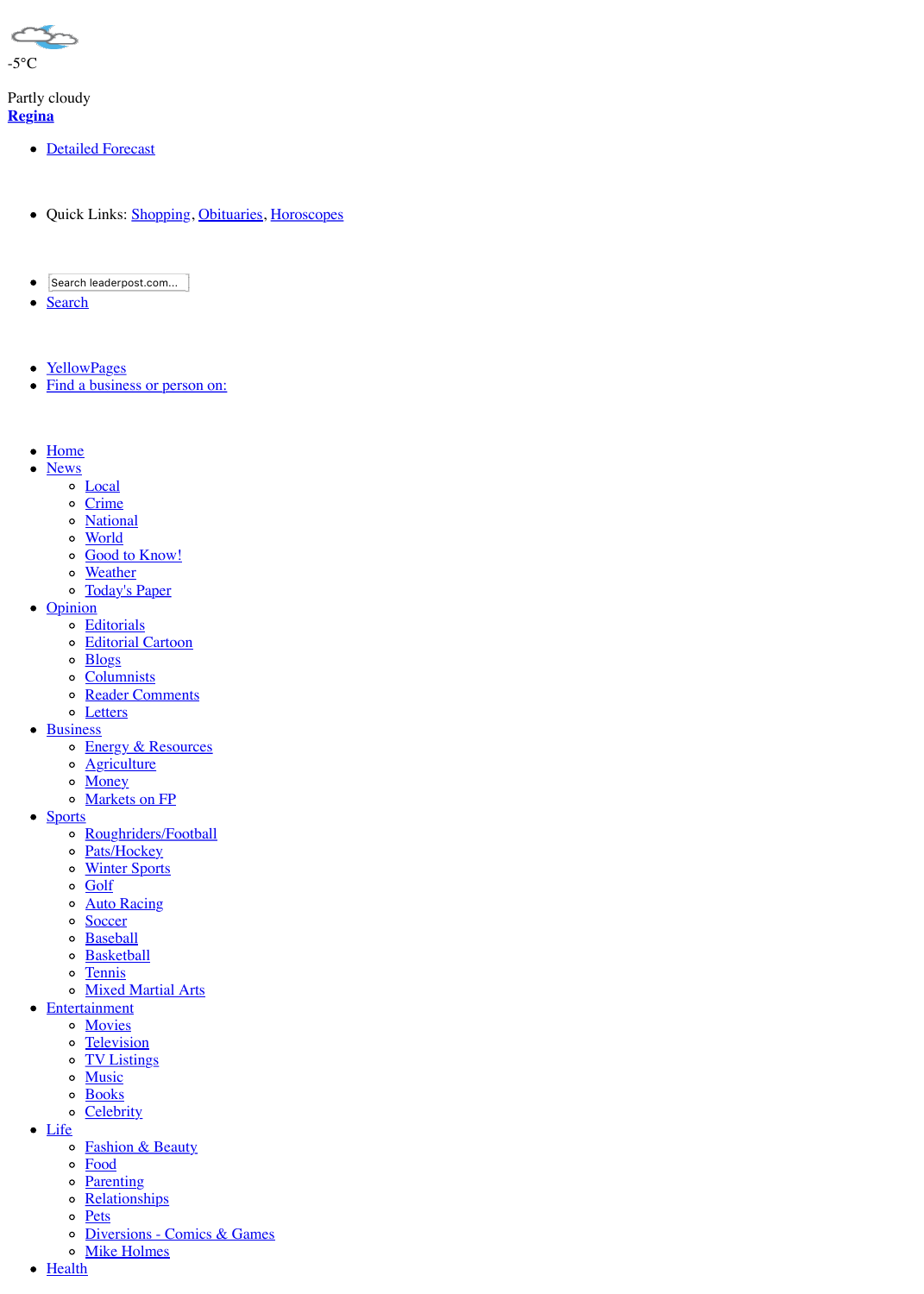- <u>Cars</u>
	- o New
	- o Used
	- o Sell
	- o Research & Compare
	- o News & Events
	- o Videos
	- o Features
	- **o** Driving Print Edition
- Homes
	- o For Sale/Rent
	- o Real Estate Advice
	- o Renovating
	- o Decorating
	- o Gardening
	- o Vacation Homes
	- o Virtual Tours
	- o You're Home Magazine
- Classifieds
	- o Obituaries
	- **o** Announcements
	- o Vehicles
	- o Real Estate
	- o Rentals
	- o Jobs
	- o Pets
	- o For Sale
	- o Shopping
	- o Place an Ad
	- o FlyerCity
- Don't miss:
	- Vote for top story of 2011
	- $\bullet$  LP iPhone app
	- · Holiday Guide
	- Cheer Fund
	- My Pet Matters
	- News alerts
	- $\bullet$  QC
	- Reader photos
	- **Hockey** draft  $\bullet$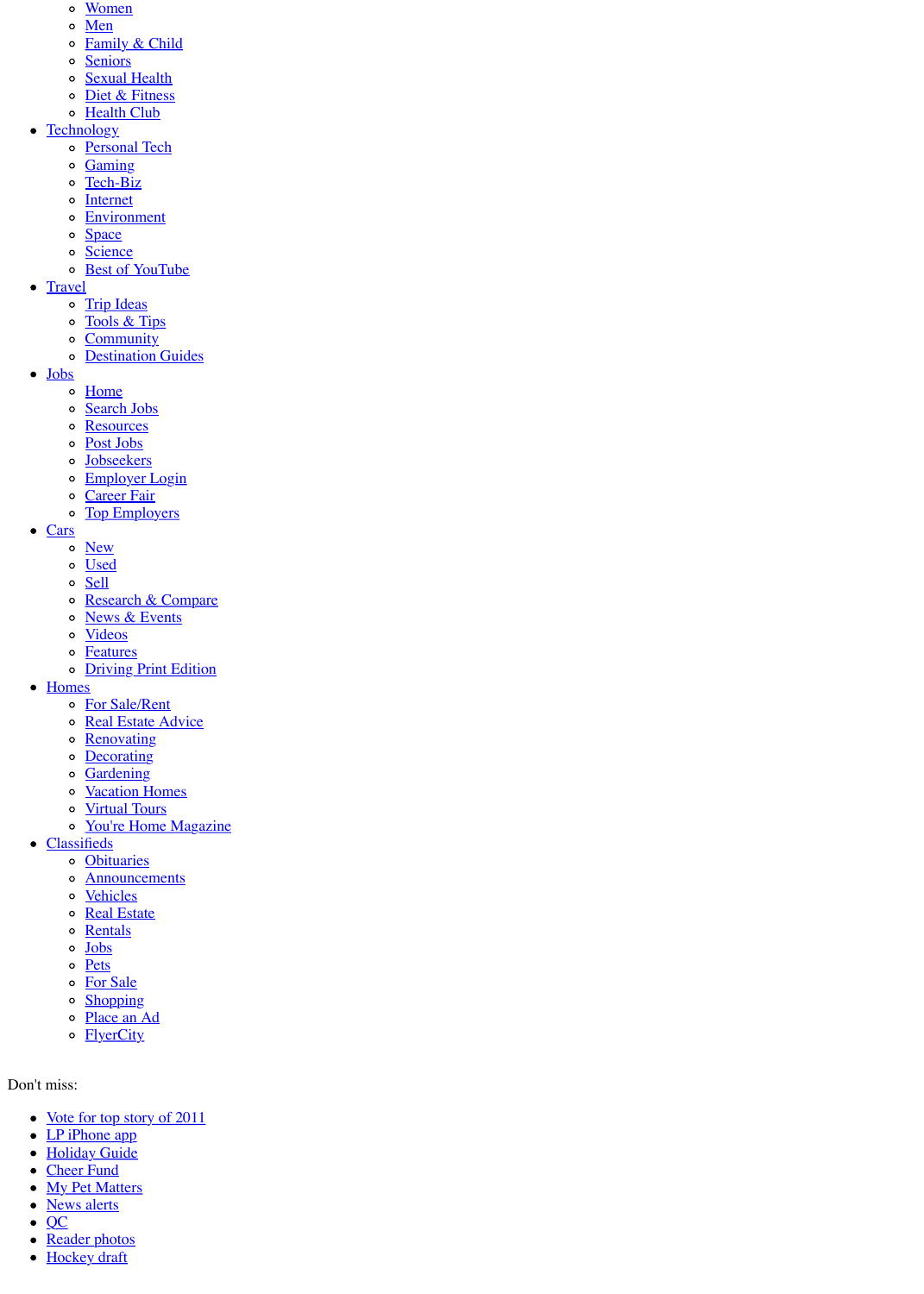### **[A U](http://web.archive.org/web/20111229025013/http://www.leaderpost.com/974350.ATOM)krainian wearing a Darth Vader costume speaks to a policeman in the city hall of the southern Ukrainian city November 14, 2011.**

### **Photograph by: AFP, Getty**

 $KIEV - A Ukrainian wearing a Darth Vader costume made an unexpected appearance at a cit$ of land on which to park his spaceship, local authorities said Friday.

The man wearing the Star Wars villain's costume was shown in a video posted online walking a plastic light sabre as wind ruffled his long black cloak.

"I am Darth Vader," he told a guard at the entrance speaking through his voice-distorting face in

"I heard that land is being carved up in the city of Odessa," he said holding up his right hand, ' [mayor hav](javascript:jumpToAnchor()e joined the Dark Side."

"I have come for my parcel of land for the spaceship," he declared to three blank-faced guards.

The visit comes on the heels of a controversial decision by municipal authorities to distribute or Ukrai[nians for free](javascript:void(0);), said the local website Dumskaya.net.

Although the local mayor has publicly admitted a mistake, he has not reversed the decision, the

"Darth Vader" is then shown delivering his official application to a dour municipal official who revealing his youthful appearance.

"I will receive an answer within 30 days whether or not I can receive land on the hills of Odess smoothly as the mayor and many deputies are with the Dark Side," he said.

Odessa City Hall spokeswoman Anna Osipchuk appeared offended, however.

"We are not the Dark Side, there are only Princess Leias here," she told AFP.

© Copyright (c) AFP

- E-mail this Article
- Print this Article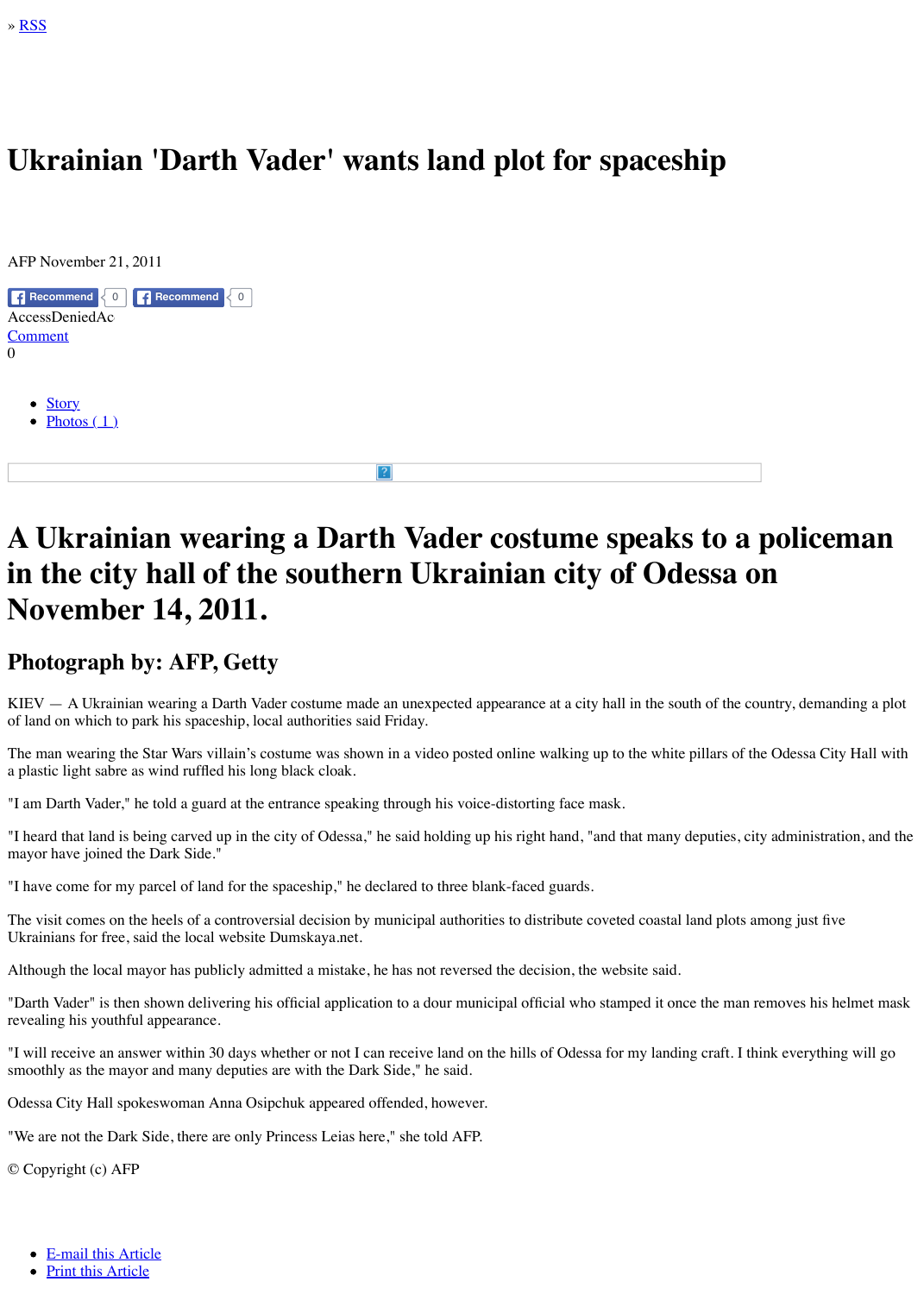Font:

- \*
- \*
- \*
- \*
- \*

[Image:](javascript:show_geo_stories();)

- \*
- [\\*](javascript:geolb.mask(jQuery()
- \*
- \*

### **Related Stories from Around the Web**

• Roma families complain of segregation

San Francisco Chronicle

Wednesday, July 27, 2011

# **A [U](javascript:setStoryFontSize()krainian wearing a Darth Vader costume in [th](javascript:setStoryFontSize()e city hall of the southern Ukrainian city November 14, 2011.**

 $\left| \cdot \right\rangle$ 

**Ph[ot](javascript:setClass()ograph by: AFP, Getty**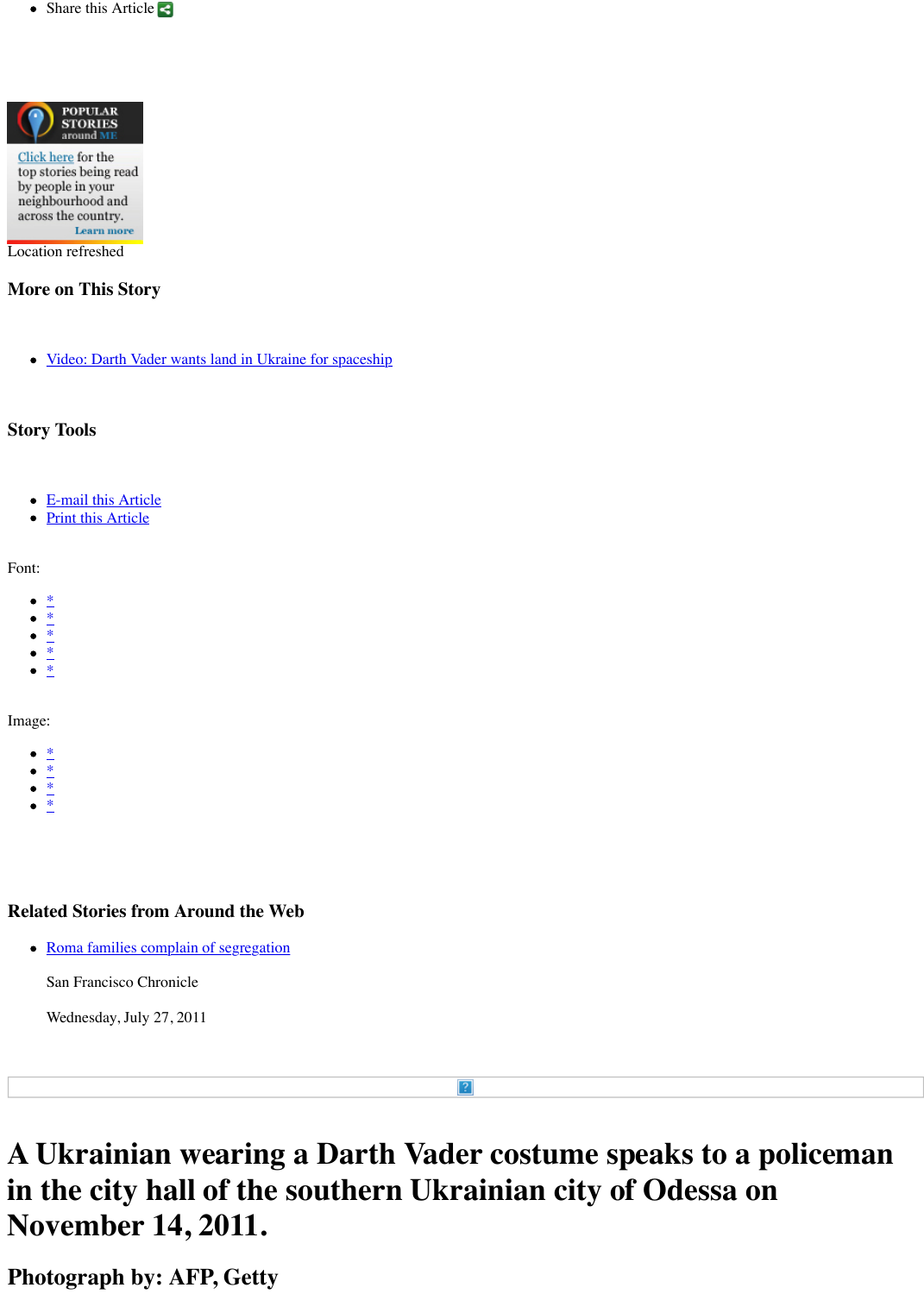



# **Natural Disasters of 2011**

[Drought, famine, flood](http://web.archive.org/web/20111229025013/http://www.leaderpost.com/news/photos/index.html)s, earthquakes, tsunamis, and...

more »



# **[Worst off-field sports ga](http://web.archive.org/web/20111229025013/http://www.leaderpost.com/news/2011+year+building/5919941/story.html)ffes ...**

In every year, we see great feats by athletes on the...

more »

[More Photo Galleries](http://web.archive.org/web/20111229025013/http://www.leaderpost.com/news/Natural+Disasters+2011/5919751/story.html) »

 $\sqrt{2}$ 

**[Related Topics](http://web.archive.org/web/20111229025013/http://www.leaderpost.com/news/Natural+Disasters+2011/5919751/story.html)**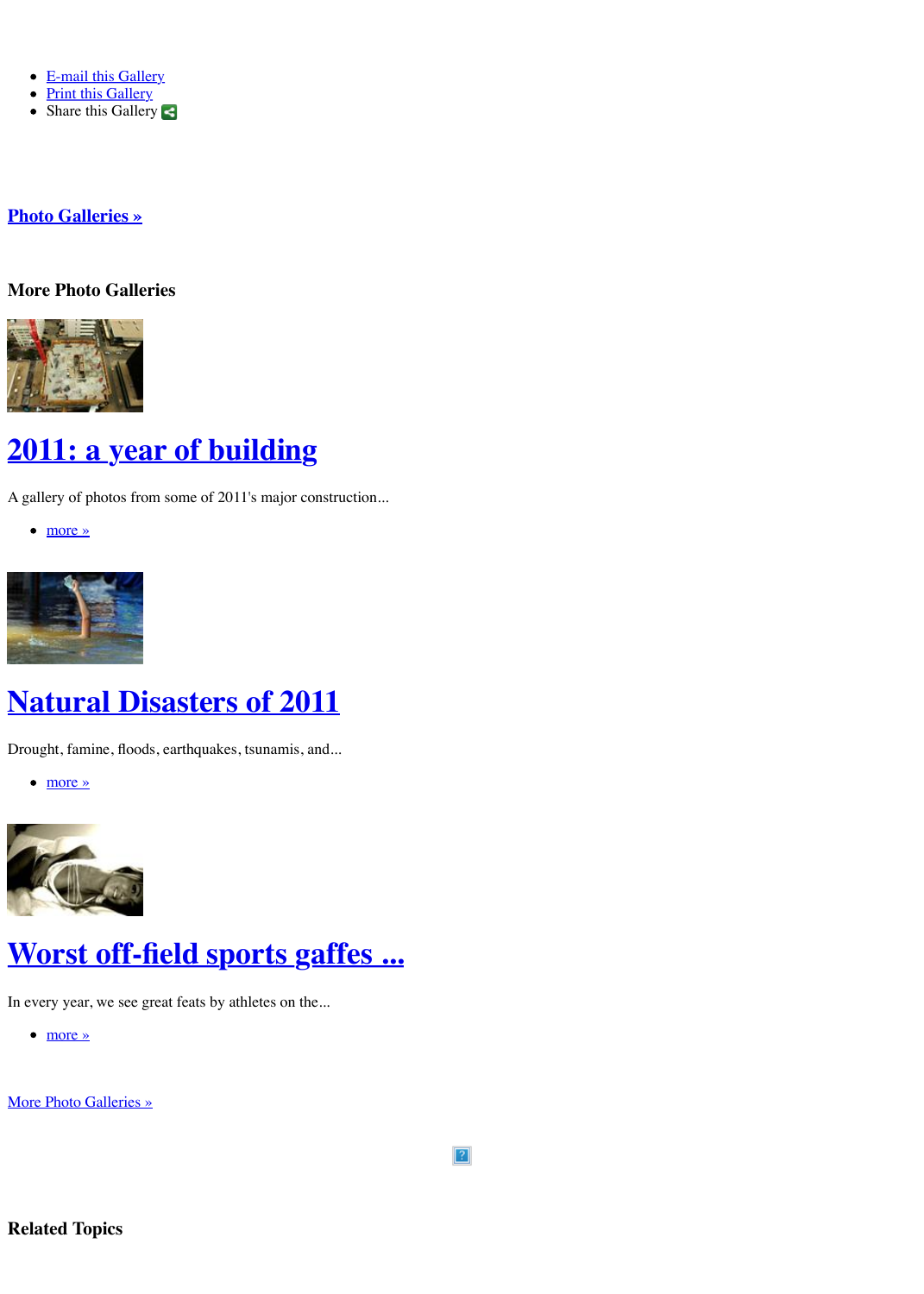### **More News Headlines »**

<u>over the statement of the statement of the statement of the statement of the statement of the statement of the </u>

### **Latest updates**



# <u>Yangon blast kills 17, injures 80-Myanmar p</u>

At least 17 people died and 80 were injured in an unexplained explosion in an eastern suburb of At least city, Yangon, and Myanmar, At about 2:000  $\mu$ a.m on Thursday...

more »

1 hour ago Comments (0)

- Suu Kyi registers party, makes first parliament visit
- China dissident jailed for 9 years for "subversive" essays
- Myanmar tells army to stop attacks on rebels
- [S](javascript:void(1);)uu Kyi says plans to run in Myanmar elections

**Local updates**

### **North Korea bids wintry farewell to late lead**

## **Canada's national parks, historic sites could**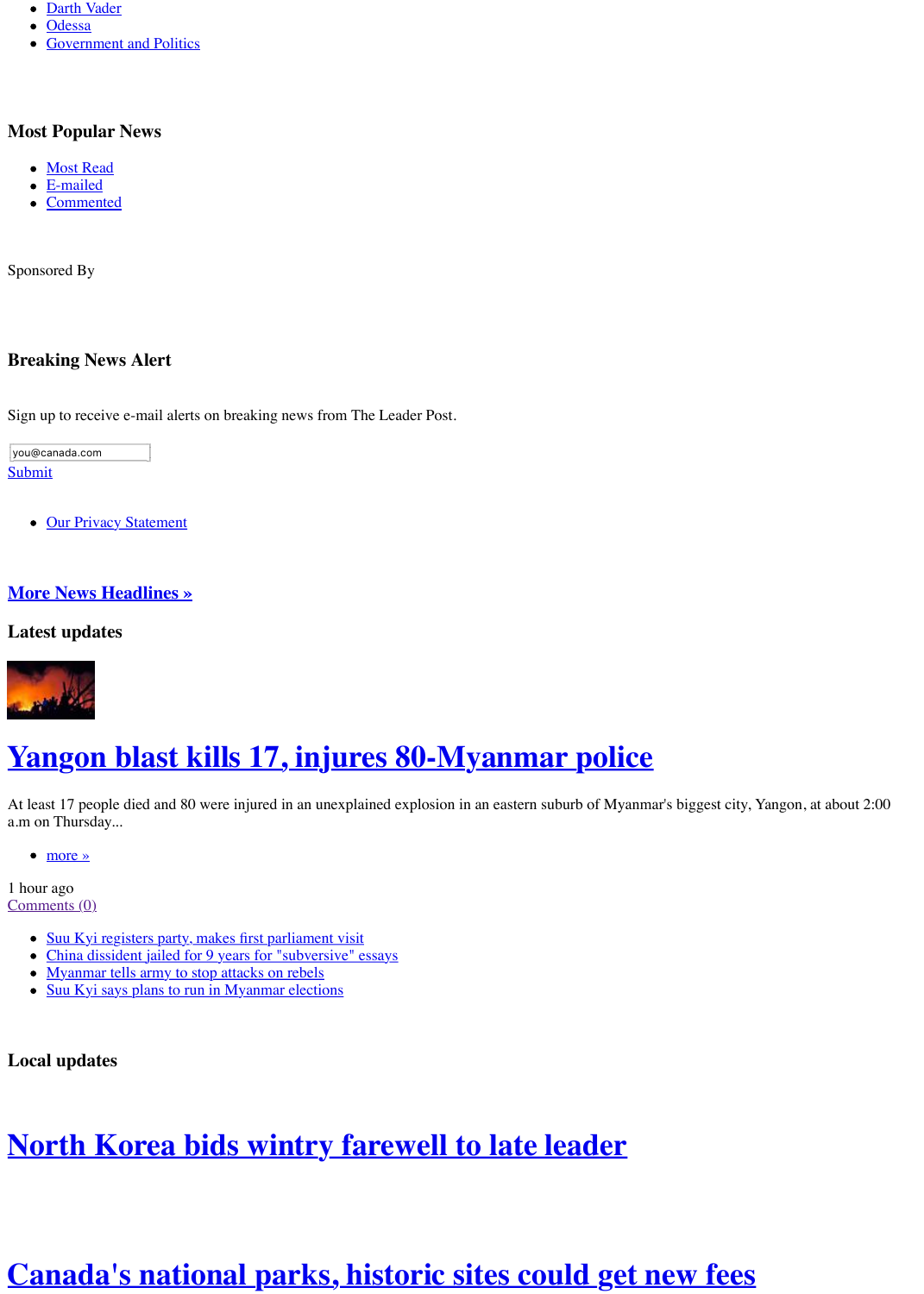• [Home](http://web.archive.org/web/20111229025013/http://www.leaderpost.com/news/Major+snowstorm+expected+Labrador/5915130/story.html)

×

- News
- Opinion
- **Business**  $\bullet$
- Sports
- Entertainment
- Life
- Health
- **Technology**  $\bullet$
- **Travel**  $\bullet$
- Jobs  $\bullet$
- Cars
- **Homes**  $\bullet$
- Classifieds
- **Don't Miss**
- Vote for top story of 2011
- LP iPhone app
- Holiday Guide
- Cheer Fund
- My Pet Matters
- News alerts
- $QC$  $\bullet$
- Reader photos  $\bullet$
- Hockey draft

#### » RS[S](http://web.archive.org/web/20111229025013/http://www.leaderpost.com/index.html)

- **[Most P](http://web.archive.org/web/20111229025013/http://www.leaderpost.com/opinion/index.html)opular**
- [Vote f](http://web.archive.org/web/20111229025013/http://www.leaderpost.com/sports/index.html)or the 2011 story of the year
- ['Game change](http://web.archive.org/web/20111229025013/http://www.leaderpost.com/entertainment/index.html)r' for health; Sask. ministry decides to go lean
- [Upd](http://web.archive.org/web/20111229025013/http://www.leaderpost.com/life/index.html)[at](http://web.archive.org/web/20111229025013/http://www.leaderpost.com/health/index.html)e on serious collision in Regina $\bullet$